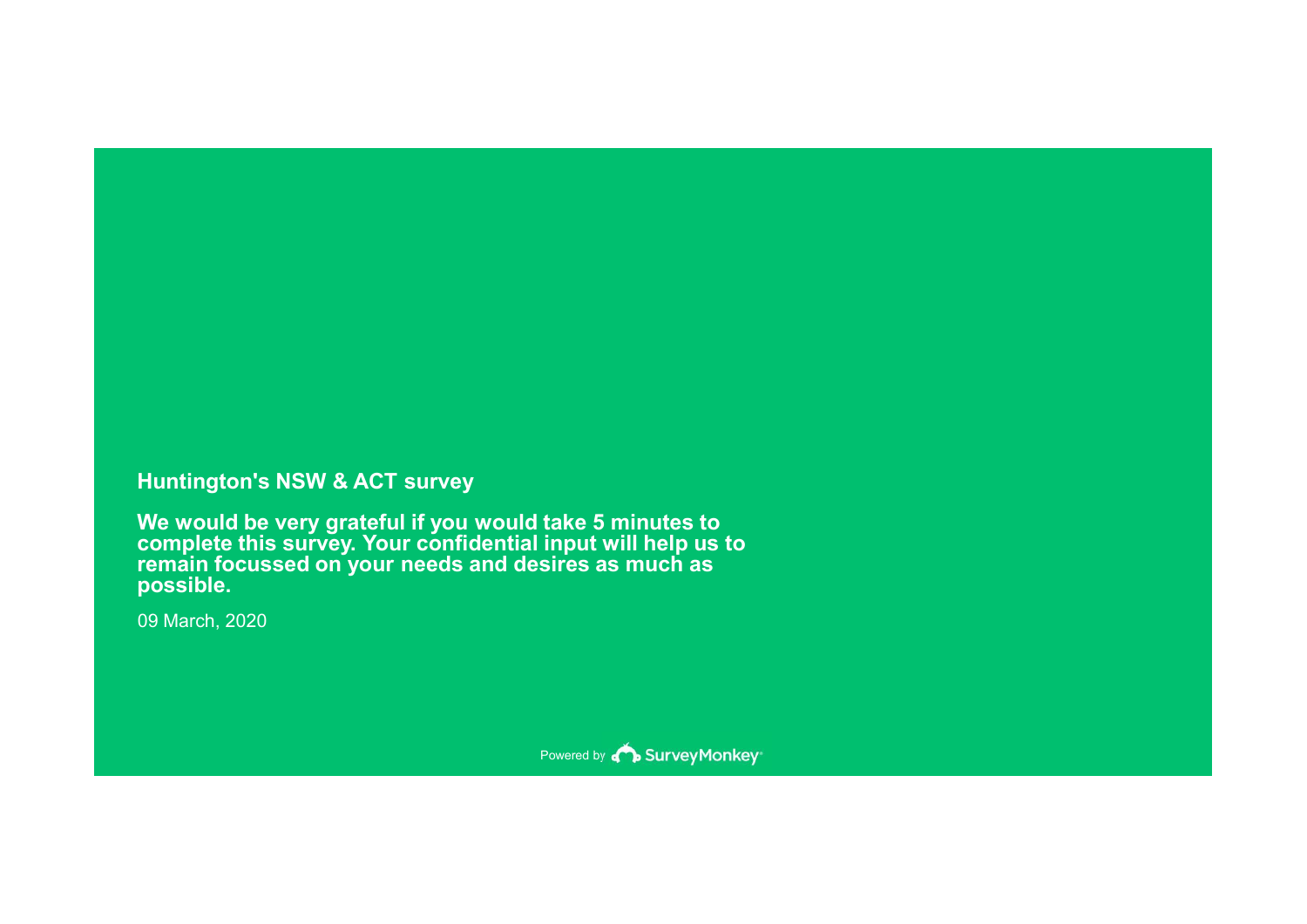Date Created: 09 March, 2020 64 Total Responses

Complete Responses: 64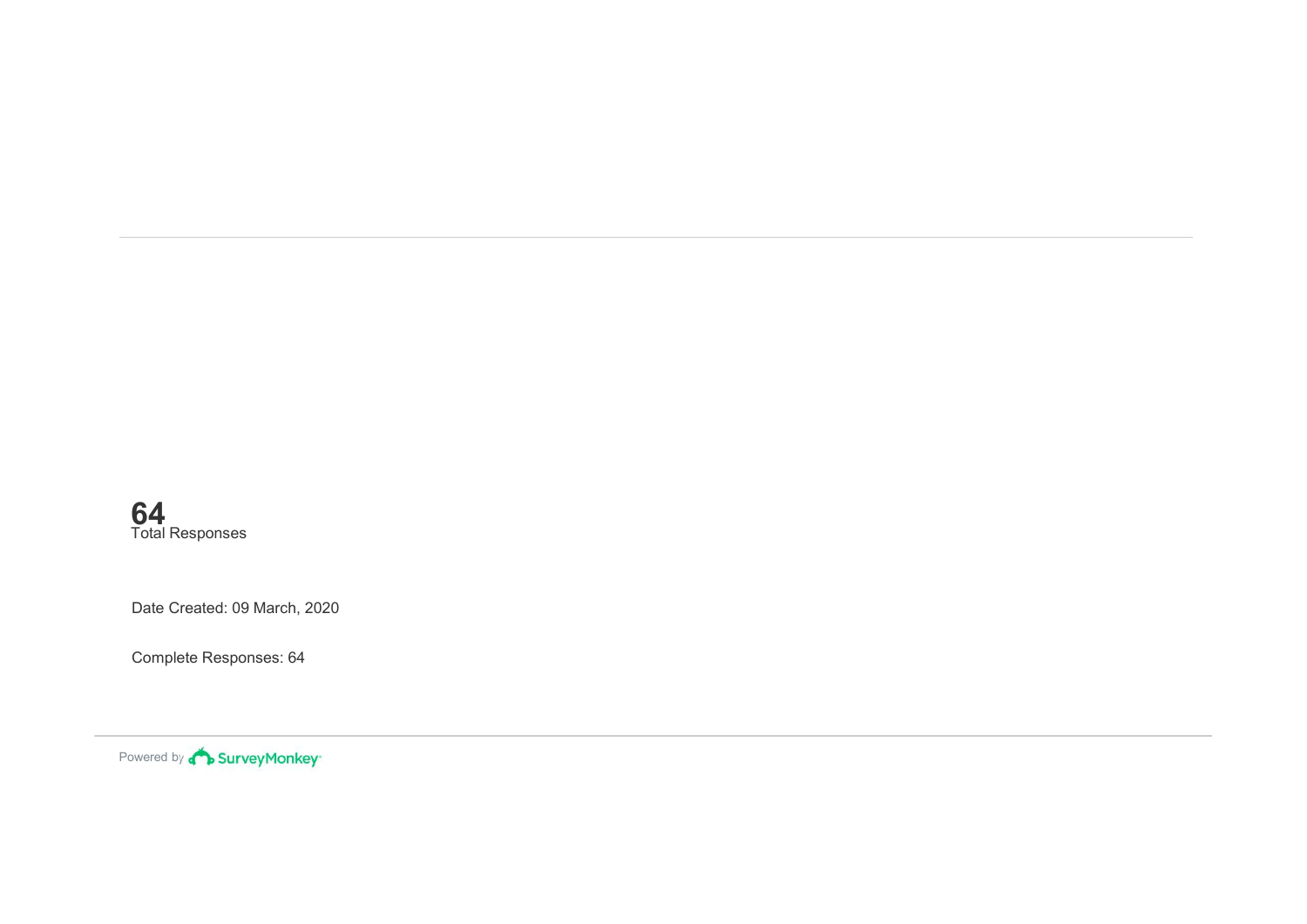Answered: 67 Skipped: 0

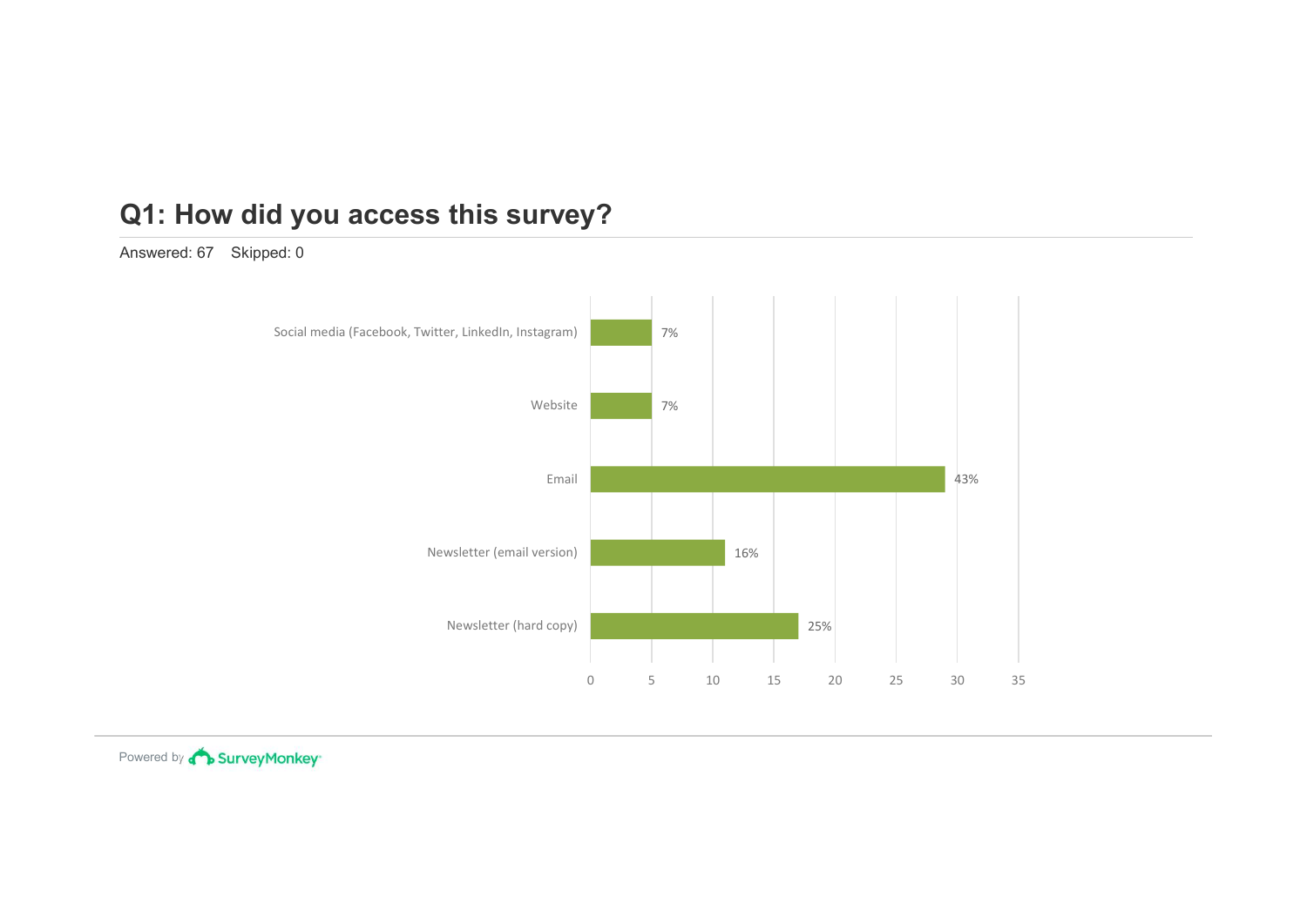### Q2: What is your age range and postcode?

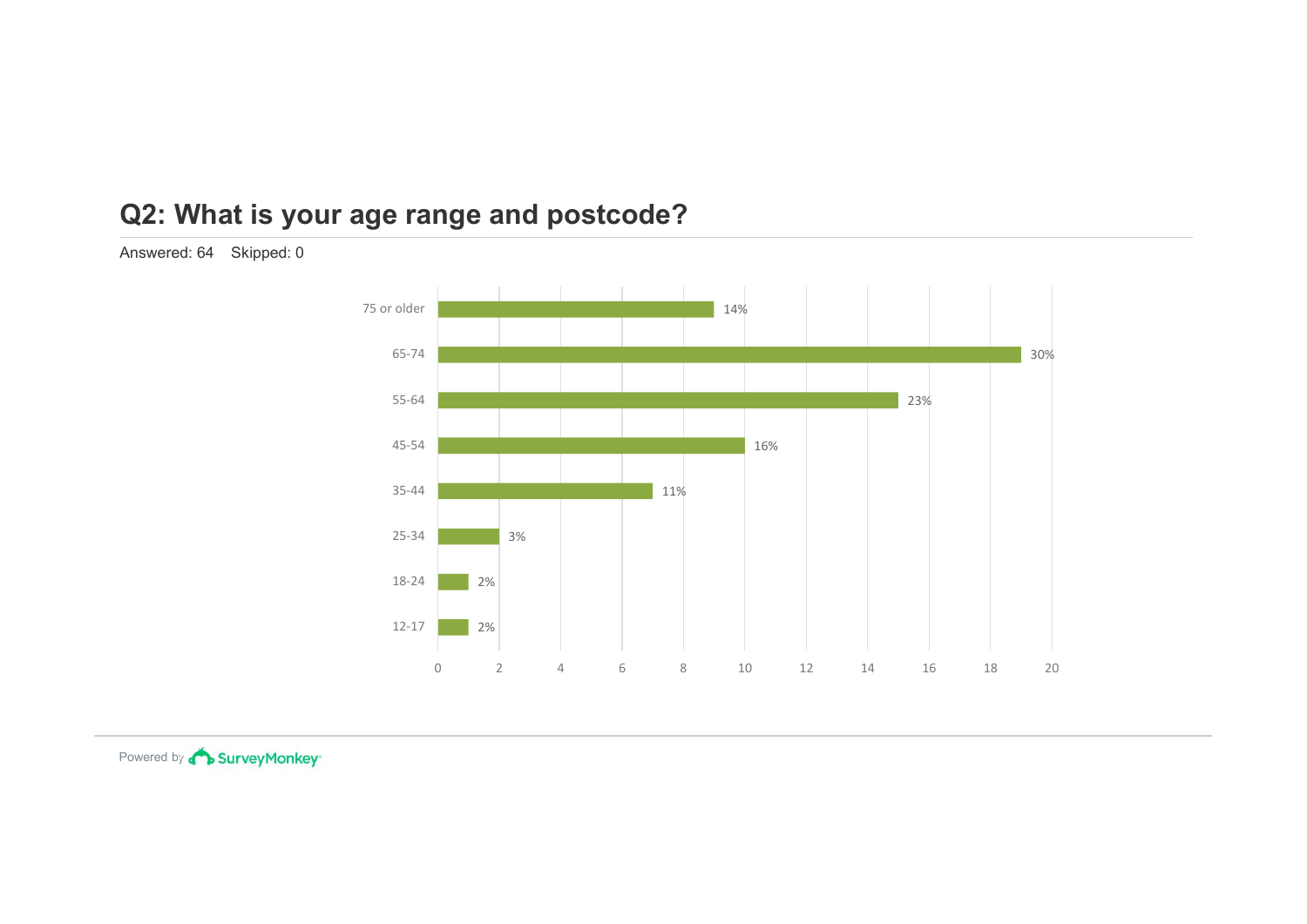### Q3a: Please select any / all option/s that you best identify with: (You can tick more than one box.)

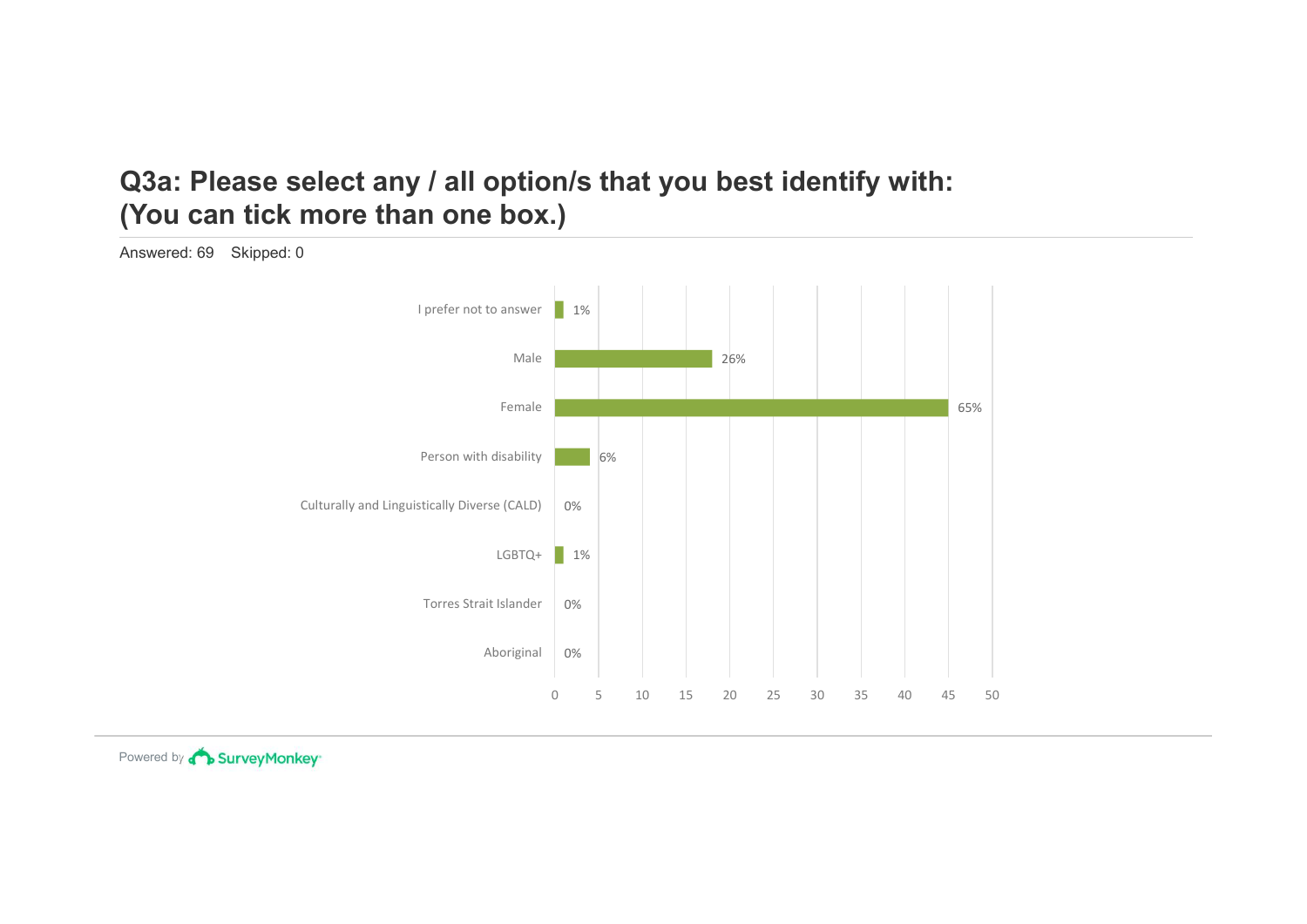### Q3b: What language do you speak in your home?



Answered: 61 Skipped: 13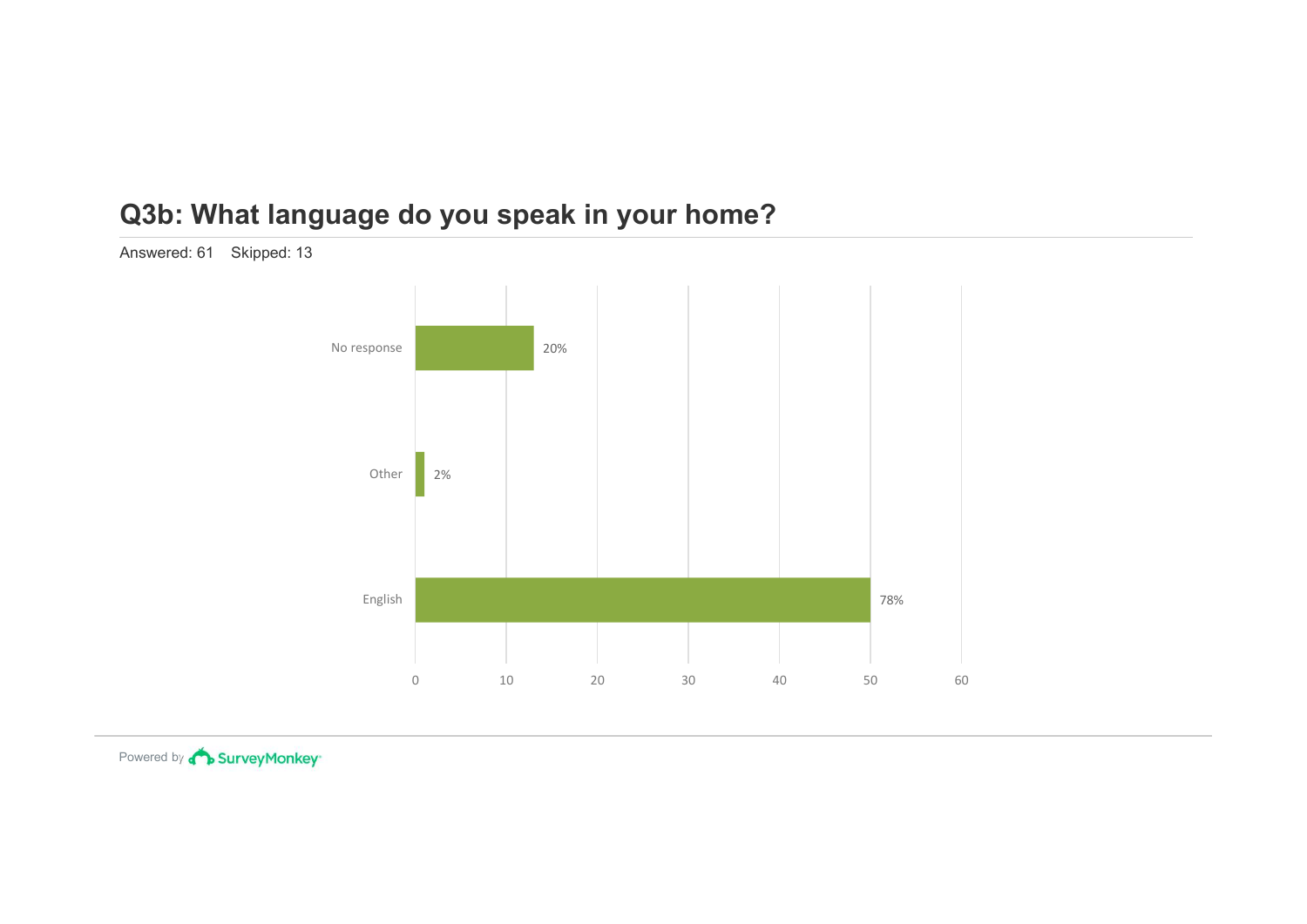### Q4: What is your relationship to Huntington's disease? (You can tick more than one box.)

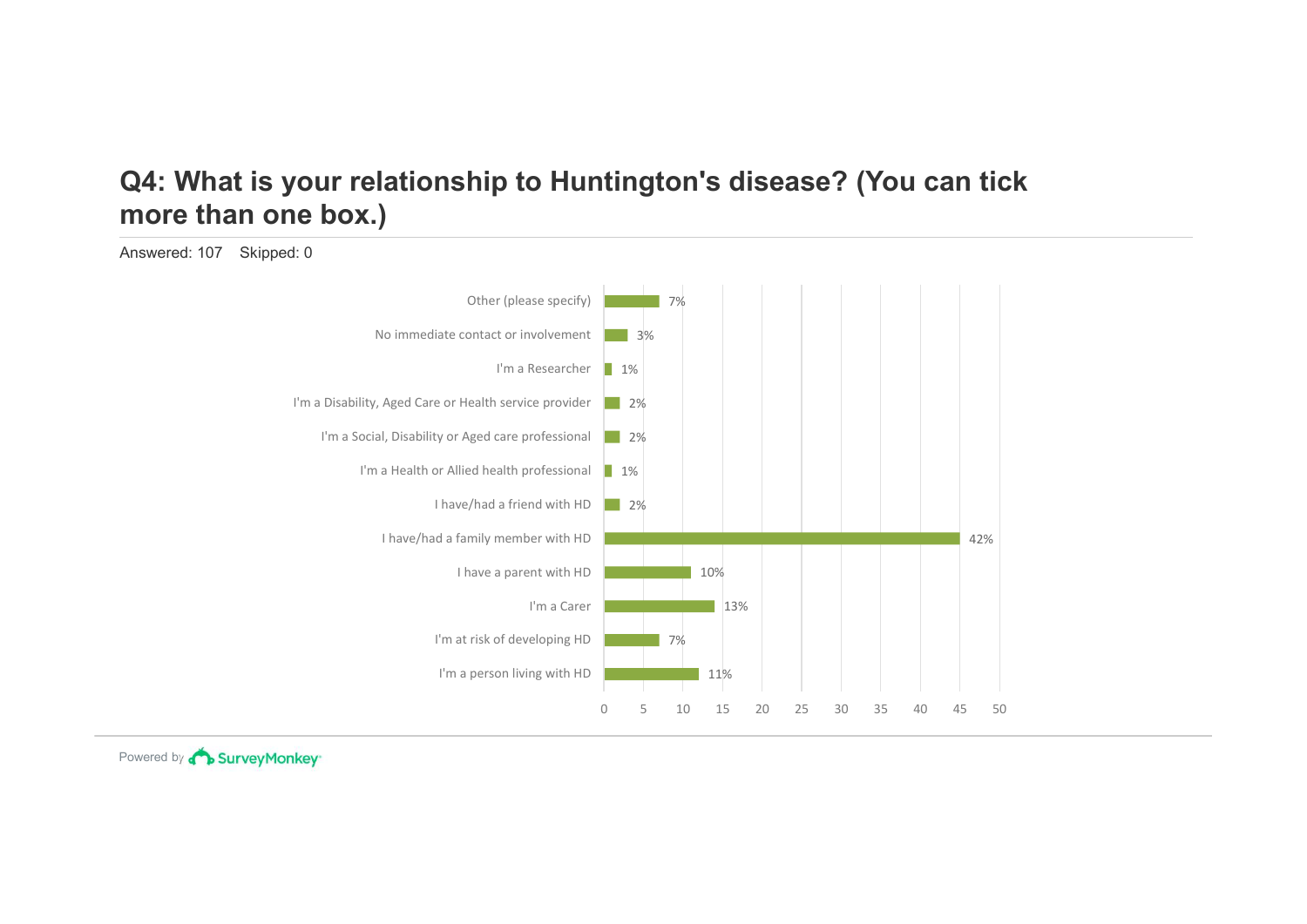# Q5: How would you rate us against our goals for NSW and ACT **Q5: How would you rate us against our goals fo**<br>Answered: 319 Skipped: 1<br>Rating of Strategic plan: g



### Rating of Strategic plan: goals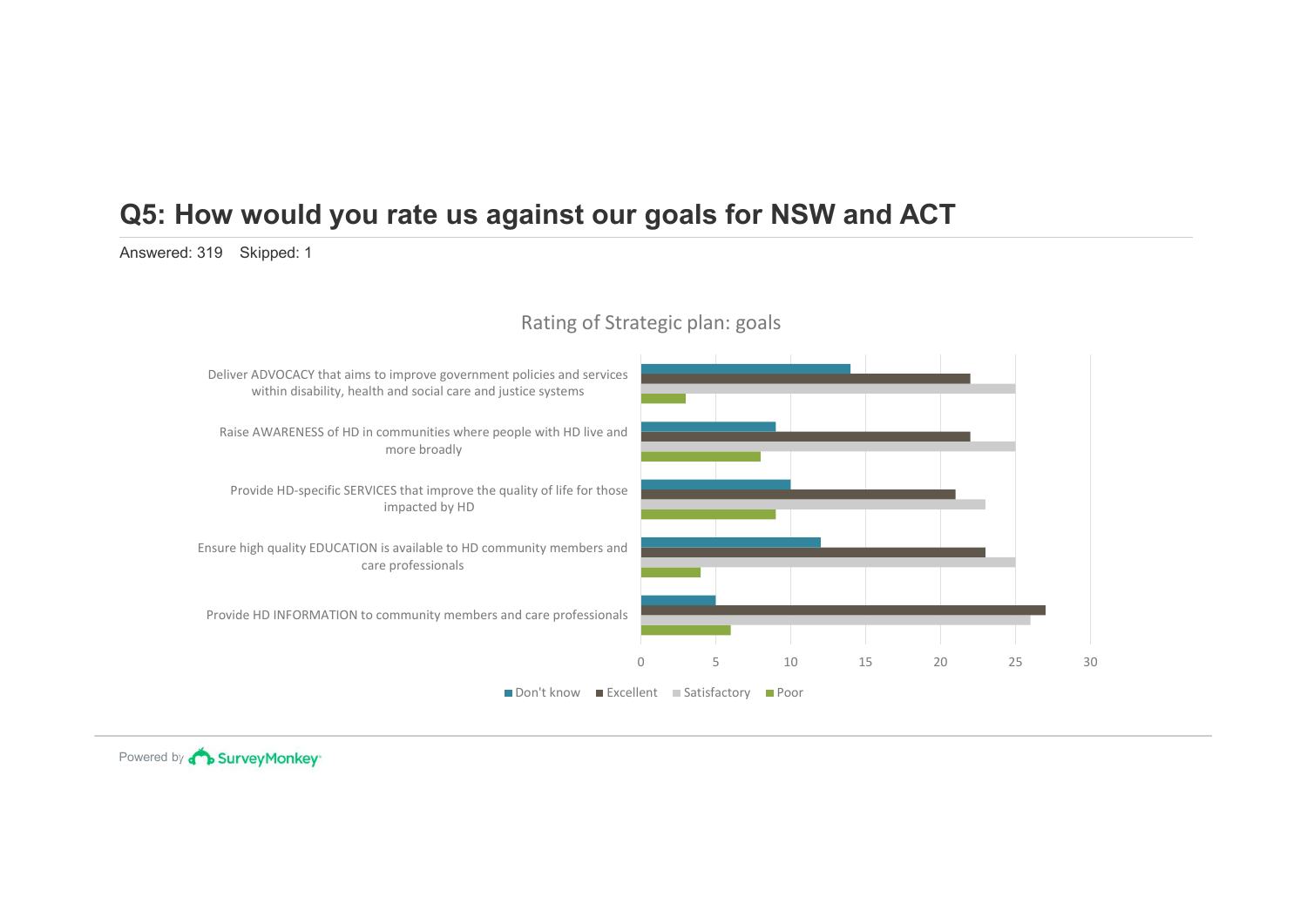### Q6: Goal 1: Be the peak organisation providing HD INFORMATION to community members and care professionals within NSW and ACT

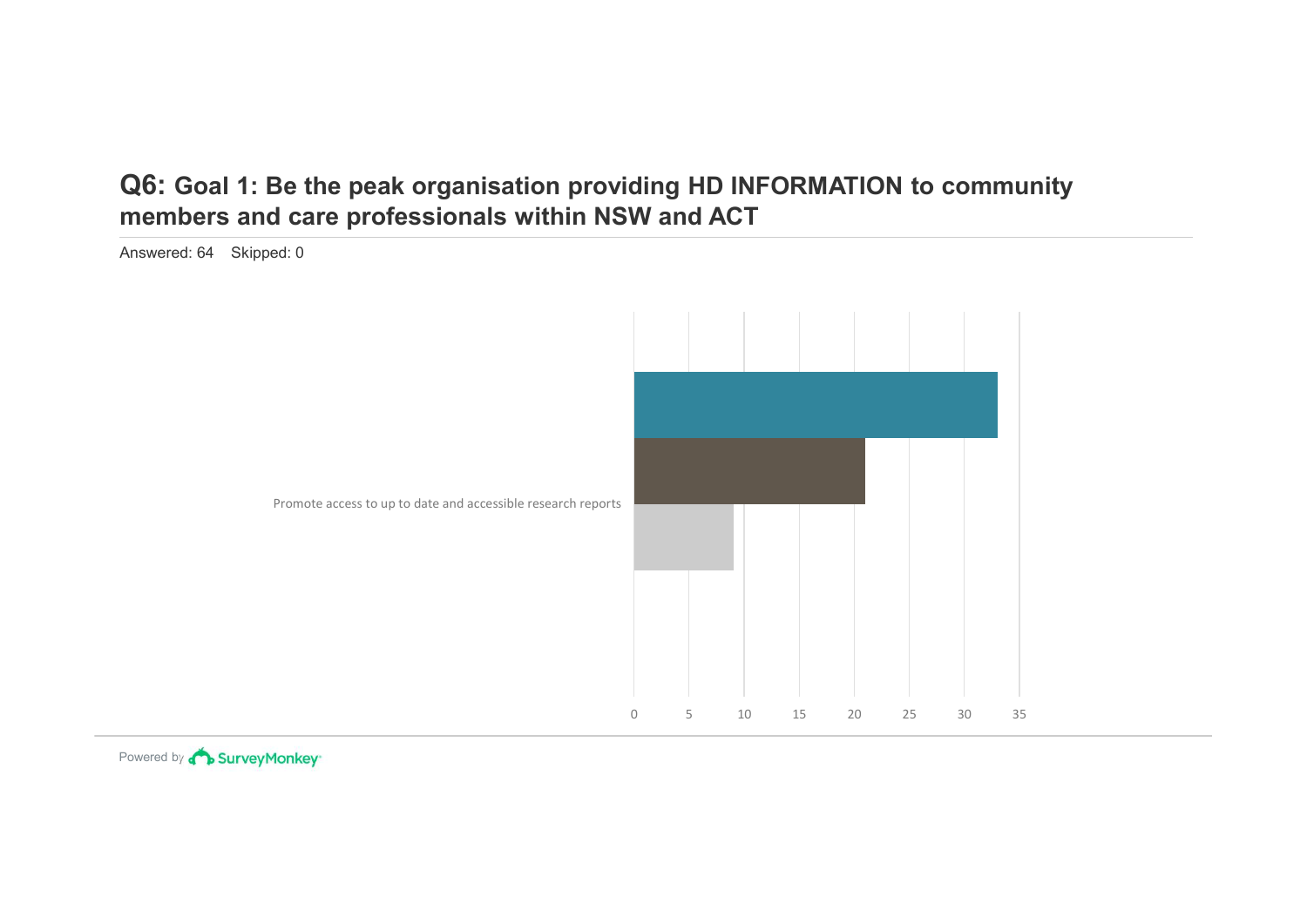## Q6: Goal 2: Ensure high quality EDUCATION is available to HD community<br>members and care professionals within NSW and ACT<br>Answered: 63 Skipped: 1 members and care professionals within NSW and ACT **Q6: Goal 2: Ensure high quality EDUCATION is avail:**<br>members and care professionals within NSW and AC<br>Answered: 63 Skipped: 1



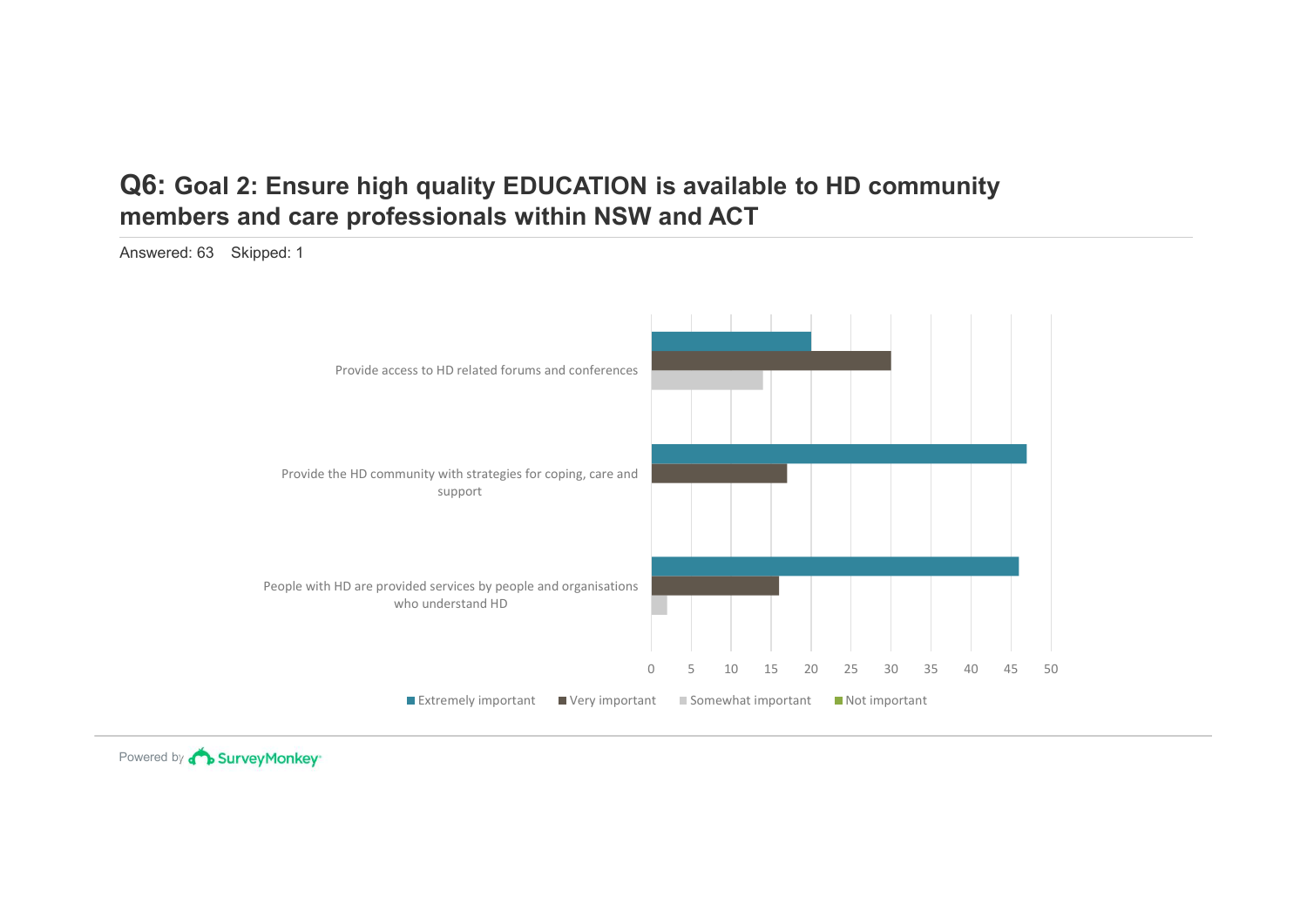### those impacted by HD

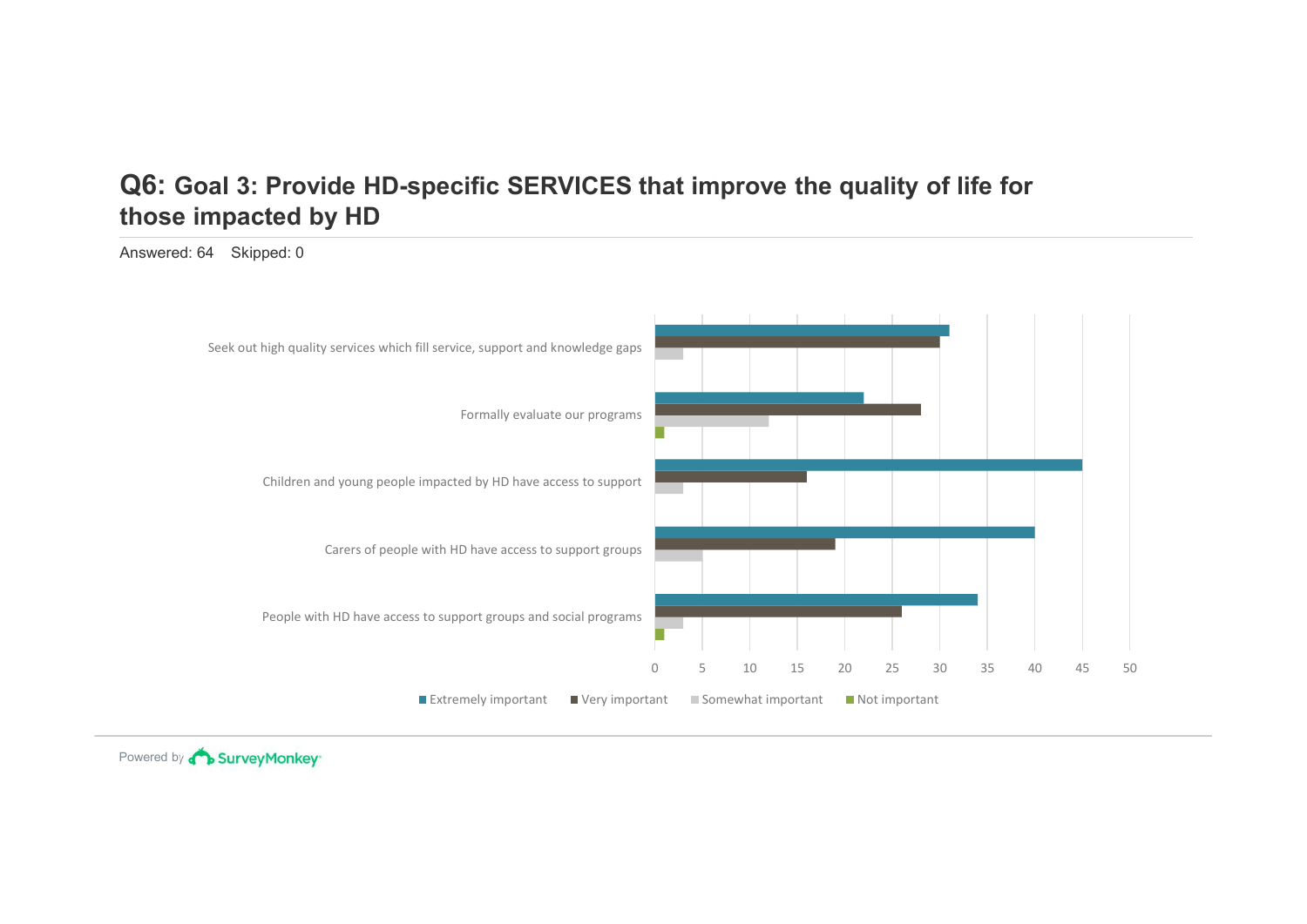### Q6: Goal 4: Raise AWARENESS of HD in communities where people with HD live and more broadly Q6: Goal 4: Raise AWARENESS of HD in comm<br>HD live and more broadly<br>Answered: 64 Skipped: 0



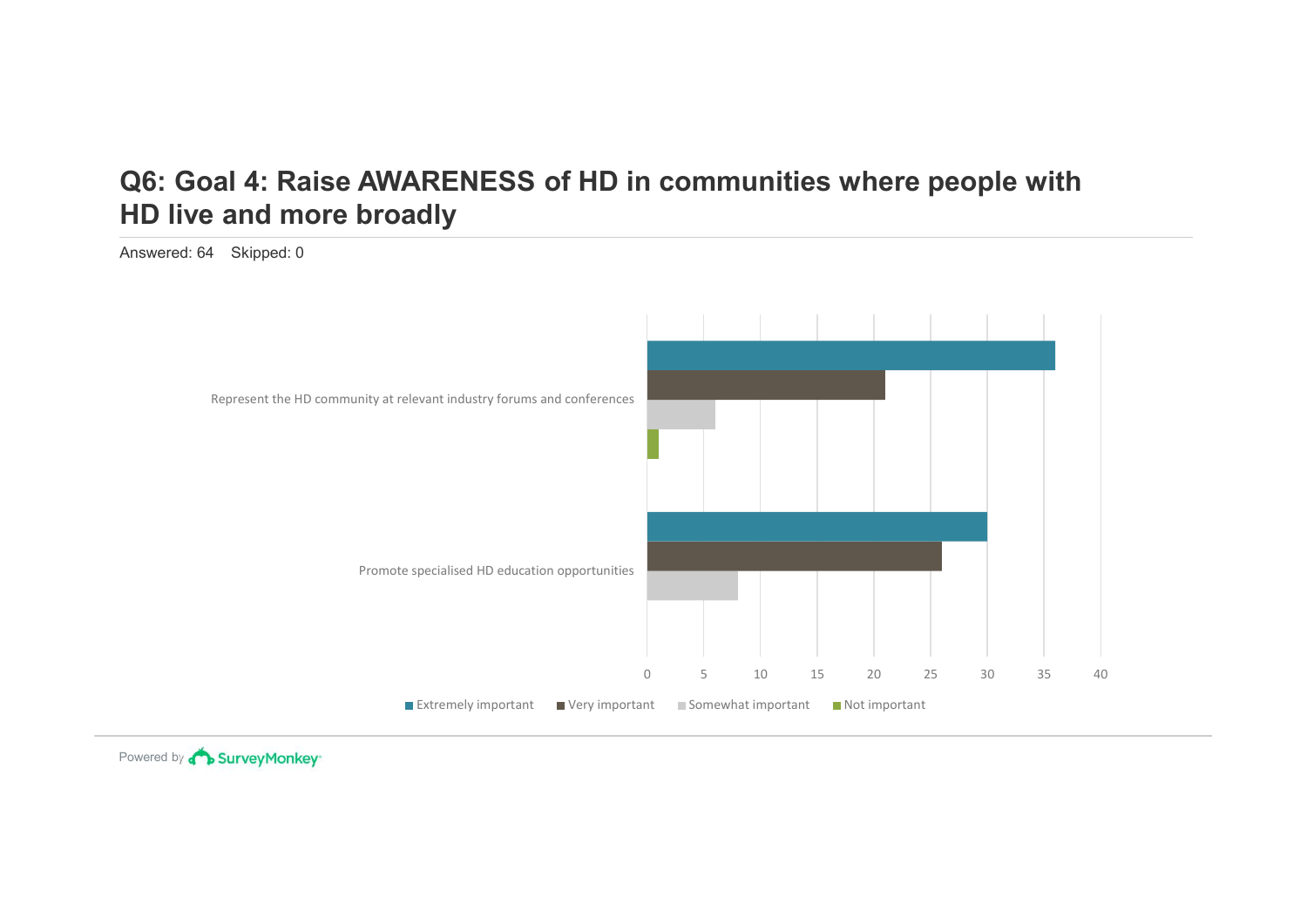### Q6: Goal 5: Respond to the concerns and aspirations of our members through ADVOCACY that aims to improve government policies and services within disability, health and social care and justice systems Everyone affected by HD has access to information in a form suitable to

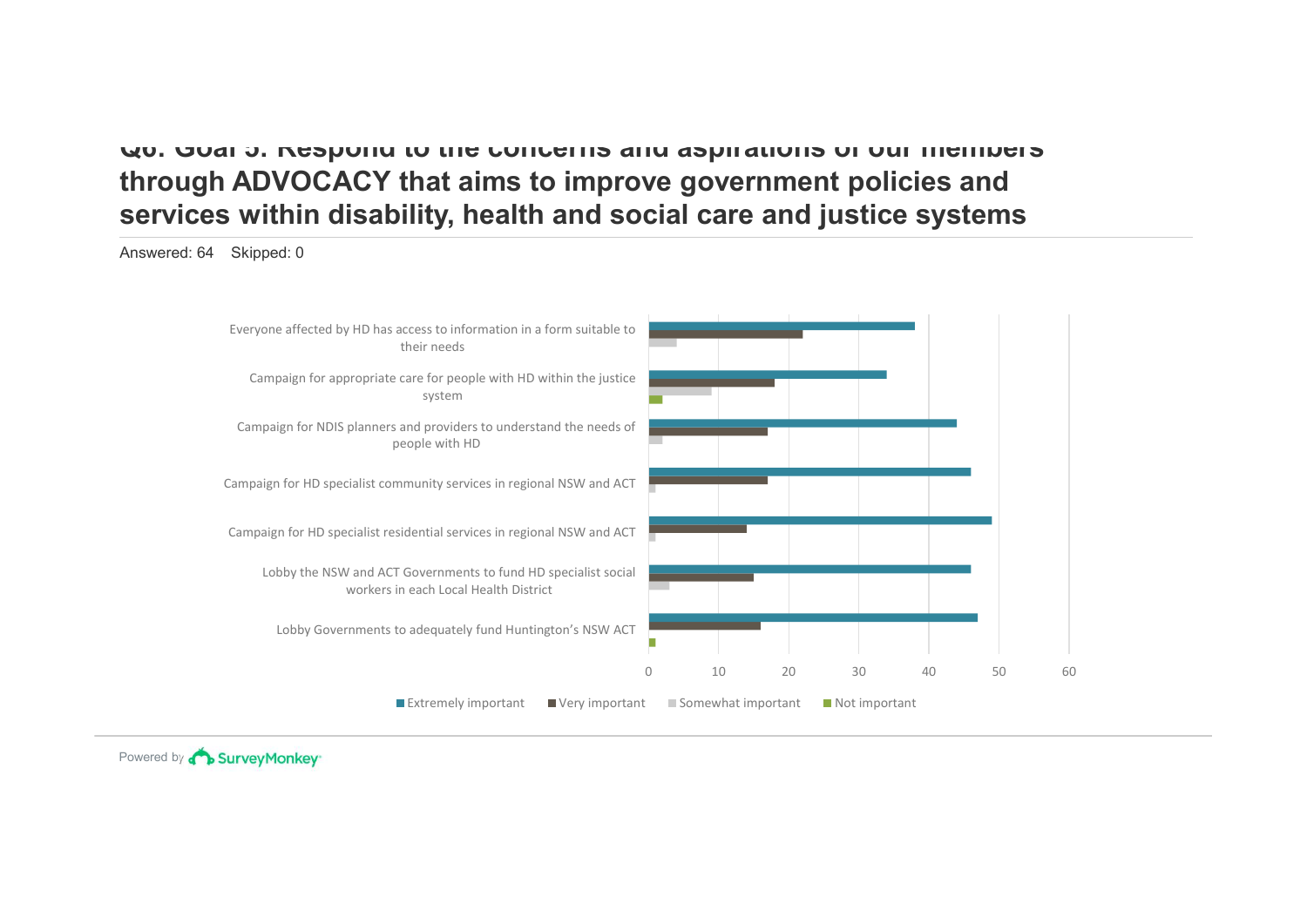| Ranking |
|---------|
|         |
|         |
|         |
|         |
|         |
|         |
|         |
|         |
|         |
|         |
|         |
|         |
|         |
|         |
| 9       |
|         |
| 10      |
| 11      |
| 12      |
|         |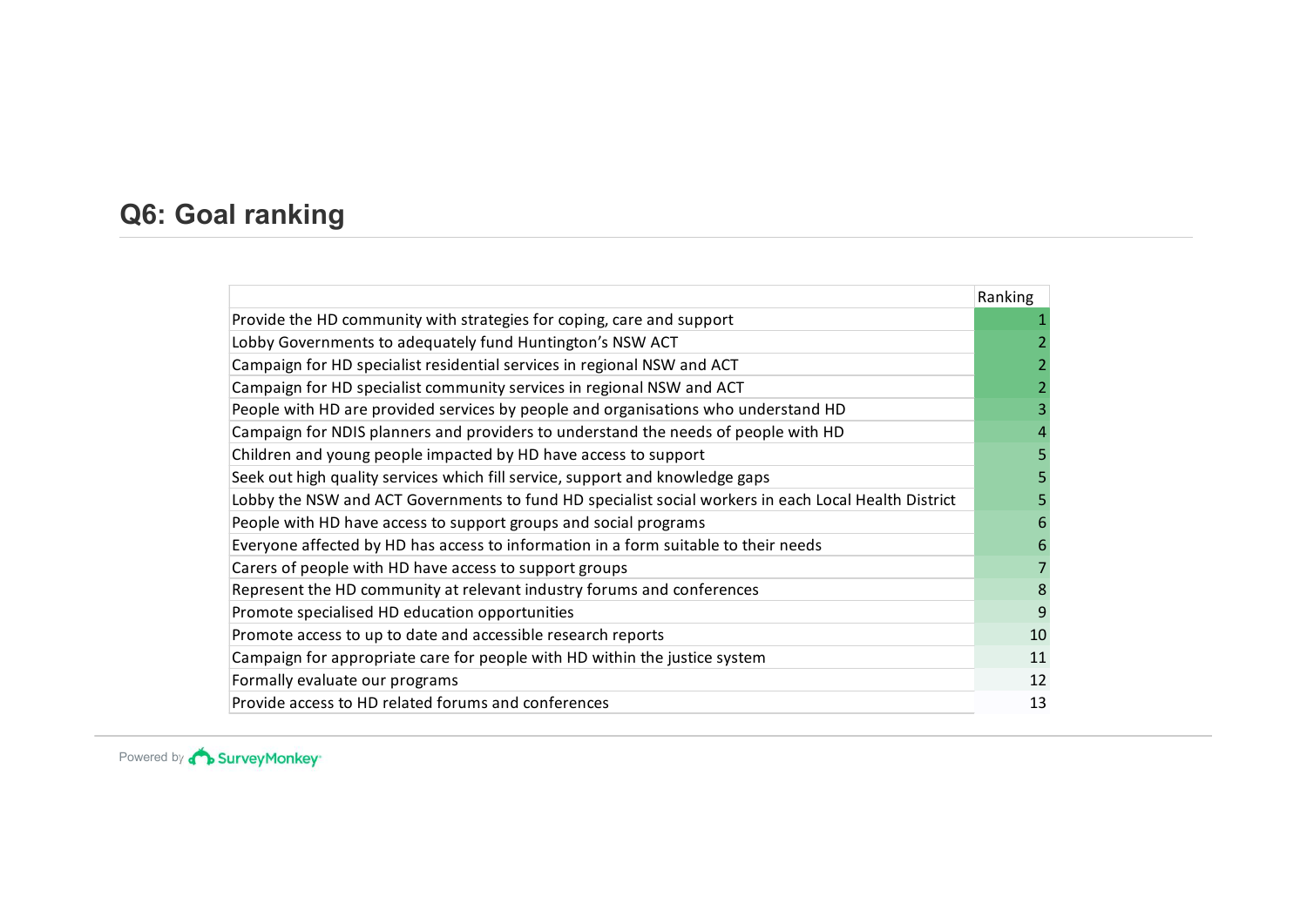### participant?

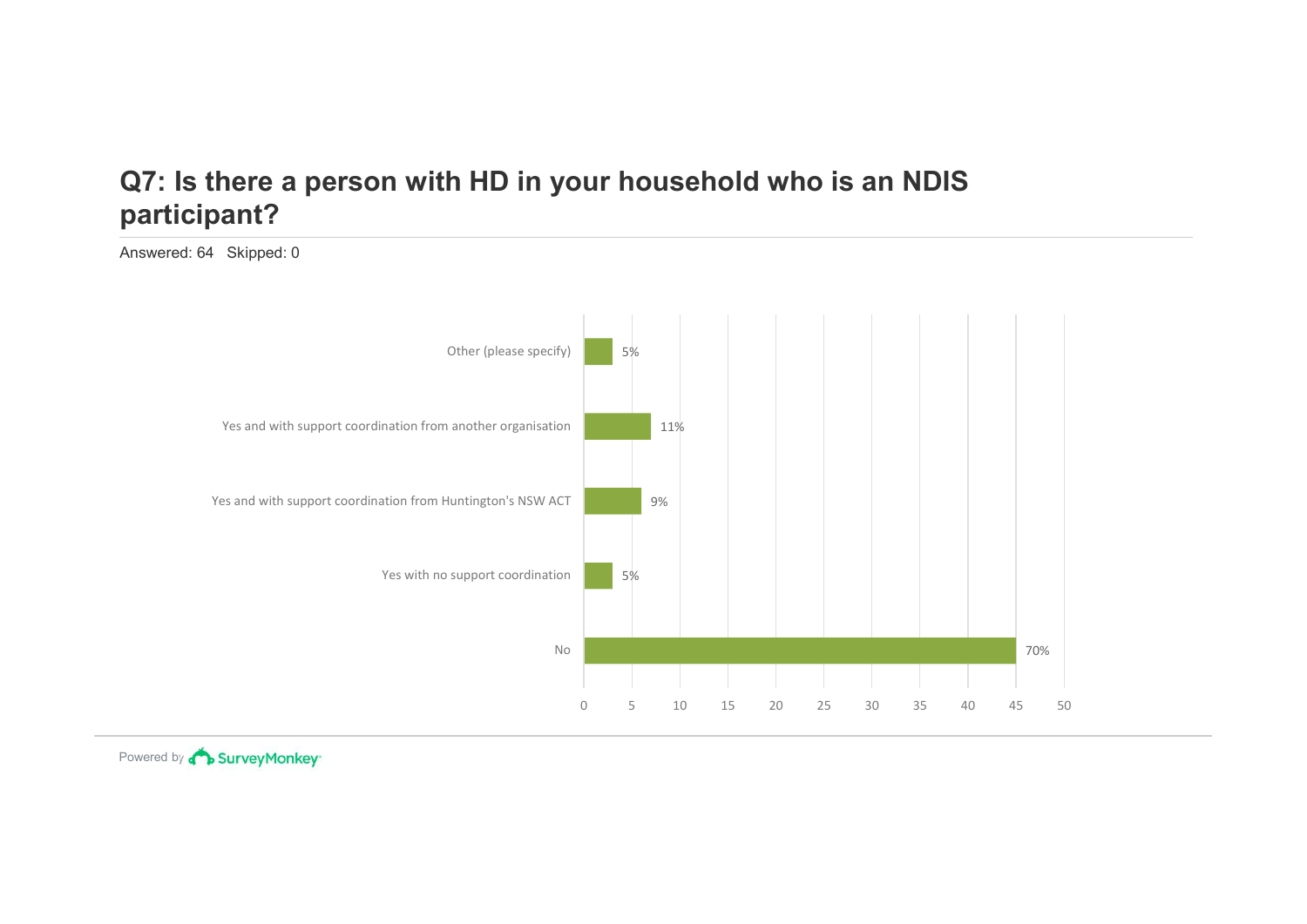### Q7b: ONLY if you answered yes to Q. 7: How happy are your with the NDIS services received for:(leave section blank if not receiving that service type)

Q7b: ONLY if you answered yes to Q. 7: How happy are you<br>for:(leave section blank if not receiving that service type)<br>Answered: 41 Skipped: 0  $\begin{array}{|c|c|c|c|}\n\hline\n\text{1.5} & \text{2.5} & \text{3.5} & \text{4.5} \\
\hline\n\text{2.5} & \text{4.5} & \text{5.6} & \text{6.6} & \text{6.6} \\
\hline\n\text{3.6} & \text{5.6} & \text{6.6} & \text{6.6} & \text{6.6} \\
\hline\n\text{4.7} & \text{5.7} & \text{6.7} & \text{6.7} & \text{6.7} & \text{6.7} \\
\hline\n\text{5.8} & \text{6.7} & \text{6.7} &$ Support coordination Social/community participation Capacity building (OT, speech, physiotherapy etc.) Household duties Improving health & well-being (exercise, dietician etc.) Personal care Behavioural management Specialist Disability Accommodation Supported Independent Living  $N/A$  Very happy  $\Box$  Quite happy  $\Box$  Somewhat happy  $\Box$  Not at all happy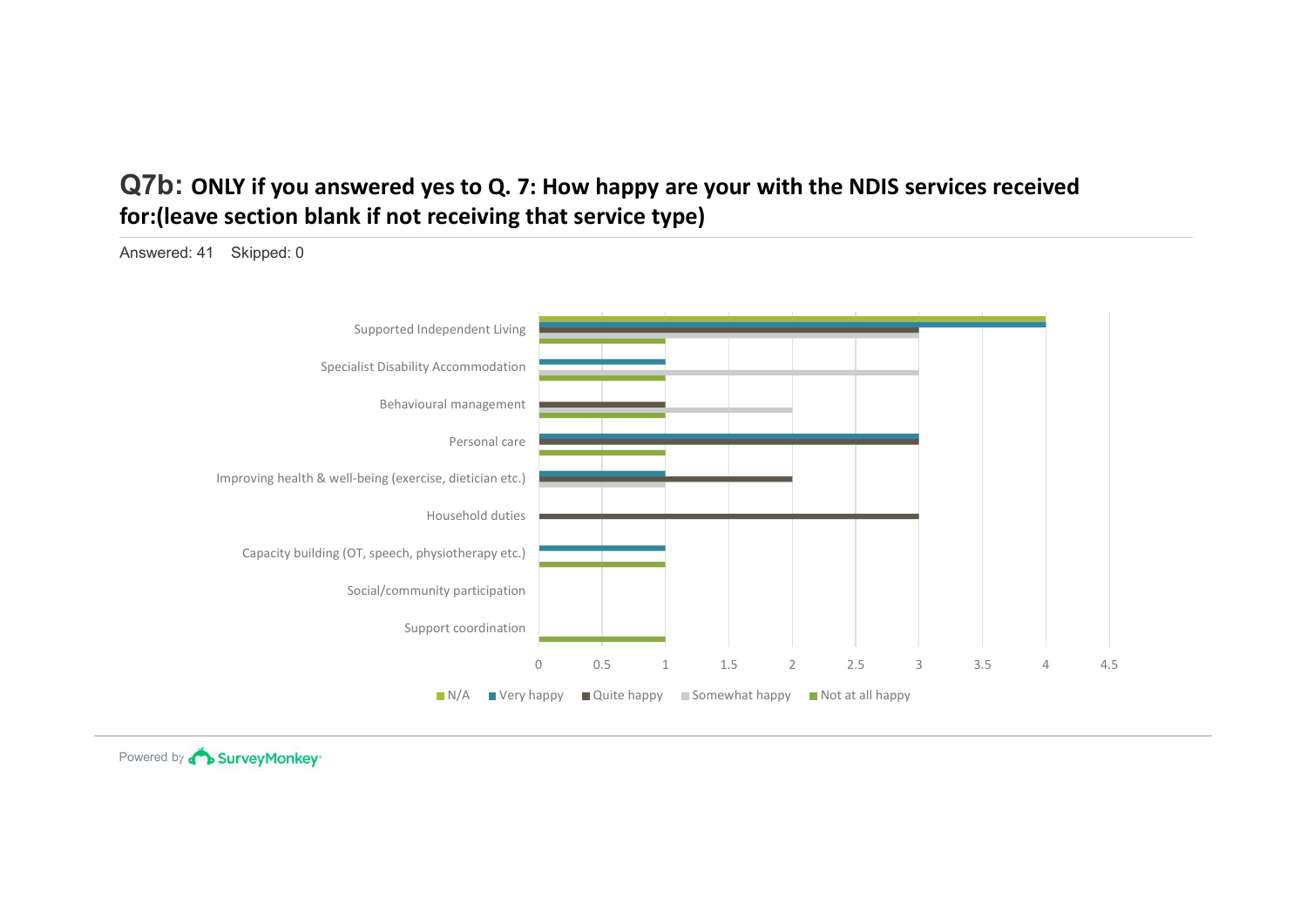